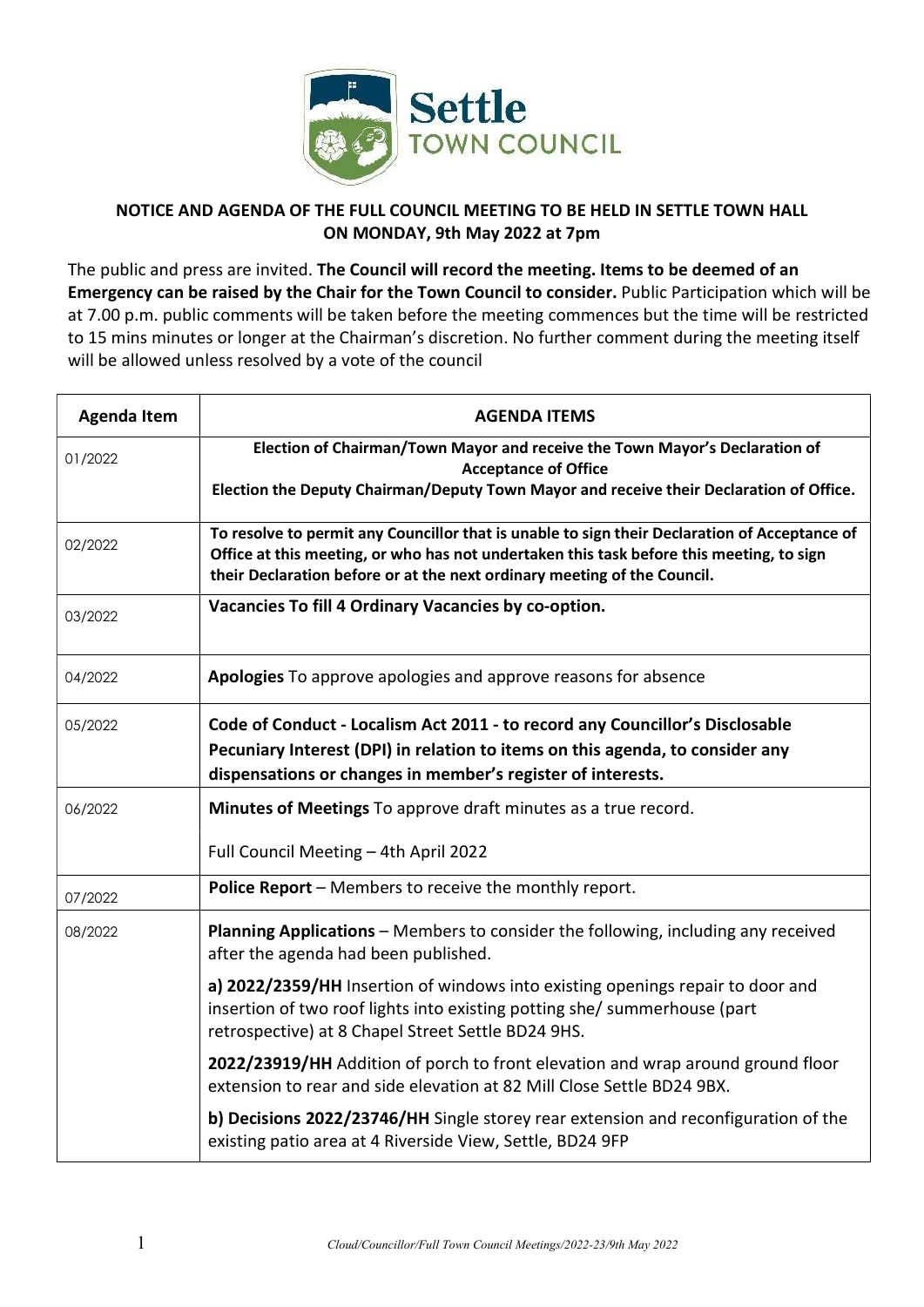| 09/2022 | To receive newly elected County & District Councillors' Report                                                                                                                                                                                                                                                                                                                                                                                                                                                                                                                                                                                                                            |
|---------|-------------------------------------------------------------------------------------------------------------------------------------------------------------------------------------------------------------------------------------------------------------------------------------------------------------------------------------------------------------------------------------------------------------------------------------------------------------------------------------------------------------------------------------------------------------------------------------------------------------------------------------------------------------------------------------------|
| 10/2022 | <b>Matters relating to District, County and Parish</b>                                                                                                                                                                                                                                                                                                                                                                                                                                                                                                                                                                                                                                    |
|         | Highways road markings Sowarth Ind Estate - Receive an update from Cllr<br>а.<br>Taylor from the site meeting and consider a response to a request for support<br>for the traffic measures requested.<br>b. Queens Platinum Jubilee<br><b>Plaque for the jubilee tree</b> - To approve a commemorative plaque and                                                                                                                                                                                                                                                                                                                                                                         |
|         | lettering and approve the date on Thursday 2nd June and approve Cllr<br>attendance to unveil the plaque.<br>Beacon Lighting to approve cost of building a beacon or to purchase and<br>$\bullet$<br>confirm arrangements for Cllrs and Handyman to light the beacon.<br>To approve the Annual Parish Meeting date of 23rd May 2022 at 6:00 p.m.<br>c.<br><b>Chamber of Trade Minutes</b> – to receive and consider a response.<br>d.<br>Assets of Community Value - Right to Bid To receive the response from District<br>e.<br>Council Officer (K Senior) relating to the applications from Settle Town Council<br>relating to Whitefriars Public conveniences and the Cenotaph Grounds. |
| 11/2022 | <b>Pump Track</b>                                                                                                                                                                                                                                                                                                                                                                                                                                                                                                                                                                                                                                                                         |
|         | a) To receive and approve any amendments to the draft design for the entrance<br>information sign.                                                                                                                                                                                                                                                                                                                                                                                                                                                                                                                                                                                        |
|         | b) To receive and consider responses from the Youth Shelter consultation and<br>approve the purchase and installation of the shelter. Report to be received at by<br>presentation at the meeting.                                                                                                                                                                                                                                                                                                                                                                                                                                                                                         |
|         | c) Consider any other matters arising requiring an immediate decision relating to the<br>pump track, including arrangements for the Opening event.                                                                                                                                                                                                                                                                                                                                                                                                                                                                                                                                        |
| 12/2022 | <b>Finance</b><br>a) To check the Market books and to receive the Market Report for April 2022.<br>b) To approve accounts for payment and to note receipts for April and May to<br>date.                                                                                                                                                                                                                                                                                                                                                                                                                                                                                                  |
|         | c) To receive the year end accounts and final bank reconciliation.<br>d) To receive the internal auditors report.<br>e) To review the annual insurance policy and approve for 1-3 years based on<br>comparative quotes.                                                                                                                                                                                                                                                                                                                                                                                                                                                                   |
| 13/2022 | To review the Councils Standing Orders.                                                                                                                                                                                                                                                                                                                                                                                                                                                                                                                                                                                                                                                   |
| 14/2022 | General Power of Competence To resolve that Settle Town Council is eligible to<br>exercise the general power of competence.                                                                                                                                                                                                                                                                                                                                                                                                                                                                                                                                                               |